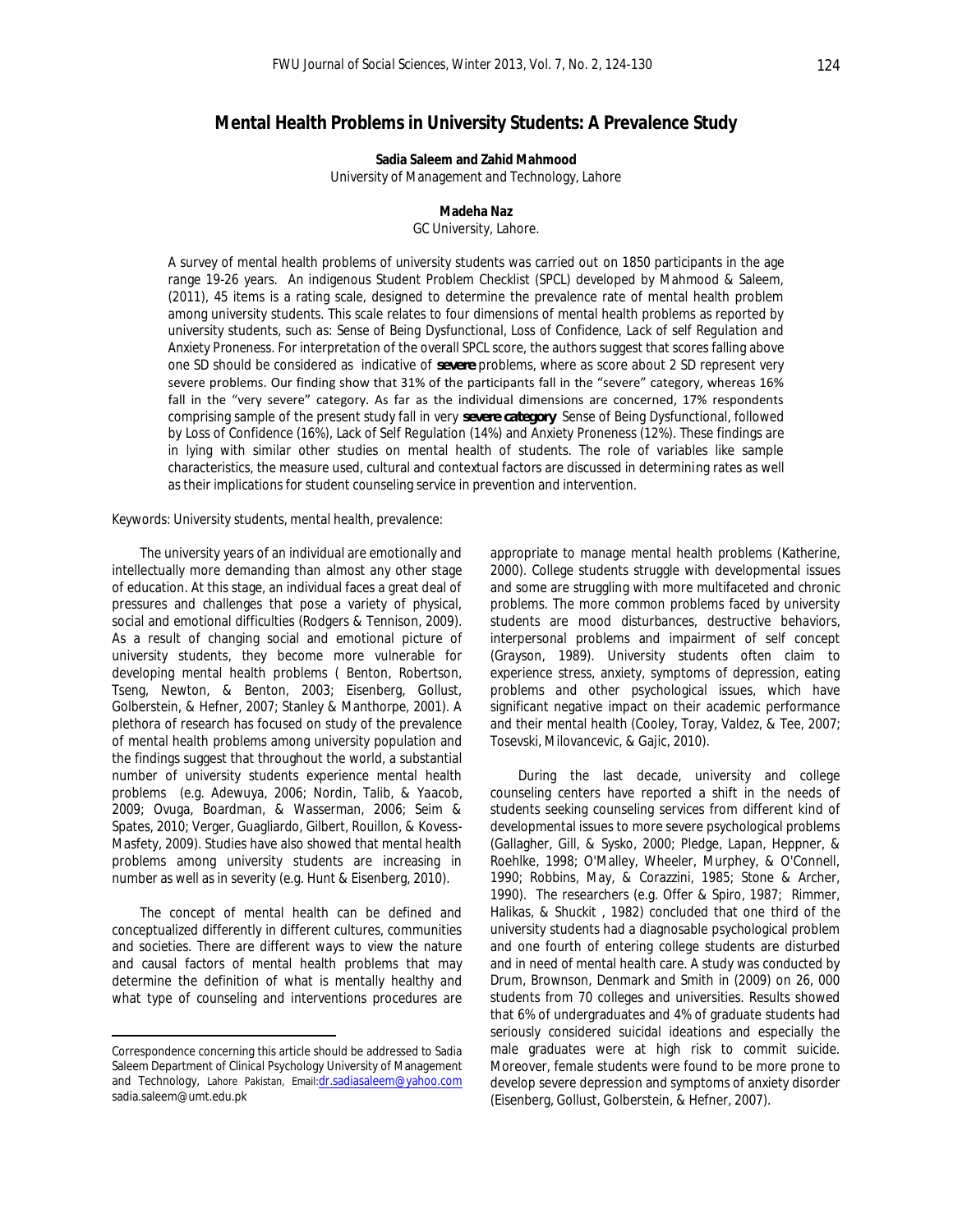Gallagher, Sysko, and Zhang (2001) conducted a national survey of 274 Counseling Center institutions. The directors of the Counseling Centers were reported that the psychological problems were increasing both in number and severity in students over the last five years. The report also showed that overall 85% of the university students display severe type of psychological issues. In which 71% students have learning problems, 38% eating disorder, 45 % alcohol problems, sexual assault concerns on campus 33%, and drug use 49%. Overall, approximately 16% of counseling center clients had severe psychological problems. Furthermore, 84% heads of counseling centers indicated that the number of students with severe psychological problems was a major concern. Zivin, Eisenberg, Gollust and Golberstein (2009) carried out a longitudinal study to investigate the persistence of mental health problems among university students. The observation of different mental health problems was taken in two different time points indicating that about half of the students were suffering from at least one mental health problem both at the time of baseline and follow up. It was also found that among those university students who had at least one mental health problem at base line, 60% of them found to have mental health problems two year later. Nordin, Talib, and Yaacob (2009) investigated the relationship between loneliness, personality and mental health problems of university students in Malaysia. The results showed that 34.4% of university students showed mental health problems and positive relation was found between loneliness and mental health problems.

Stallman and Shochet (2009) studied the prevalence of mental health problems among university students in Australia. The sample consisted of 1168 participants predominantly female university students. The K10 (Kessler et al., 2003), was used to determine the prevalence of mental health problems. The K10 is a measure of nonspecific psychological distress, was used to screen for DSM-IV anxiety-mood disorders. The findings suggest that almost 45.1% of the participants were having serious psychological disorder. Around 24.4% participants had mild psychological disorders. The findings also suggest that the percentage of students in the elevated range rises to 83.9%, with 31.7% and 33.0% of students reporting distress levels in the mild and moderate ranges, respectively. Stallman (2010) also compared university students and general population on mental health problems. The sample consisted of 6479 participants. Overall prevalence was found about 19.2 %. Interestingly, Hamdan-Mansour, Halabi and Dawani (2009) found that about 75% university students showed depressive symptoms.

In another interesting study Shiels, Gabbay, and Exley (2008) investigated the prevalence of mental health problems in university students through an email survey. It was found that about half of the participants (47%) had anxiety and about 10% scored positively for depression. Adewuya (2006) determine the prevalence of major depression disorder with alcohol related problems. The sample consisted of 2658 participants from six different colleges. The results revealed that 2 week prevalence of major depression was found to be 23.8% with alcohol dependence and the prevalence of alcohol abuse is 17.2%. Bayram and Bilgel (2008) studied the prevalence of depression, anxiety and stress level among 1617 students of Turkey. The Turkish version of Depression, Anxiety and Stress Scale (DASS, Antony, Bieling, Cox, Enns, & Swinson, 1998) was used. 27.1% of the sample was found to have "moderate or above" severity level of depression whereas 41.1% and 27% were found to have "moderate and above" level of anxiety and stress respectively. The level of anxiety and stress was higher in female students than male students. Similarly, Guney, Khalafat and Boysan (2010) also studied the relationship between life satisfaction, anxiety and depression among university students of Ankara. It was found that life satisfaction was significantly and negatively correlated with anxiety and depression.

Most of students who have problems do not receive any therapeutic or counseling services (Zivin, Eisenberg, Gollust, & Golberstein, 2009). Mental health problems among the university students have both short term and long term consequences including decreasing work capacity and poor academic performance (Andrews & Wilding, 2004; Breslau, Lane, Sampson, & Kessler, 2008; Lyubomirsky, Kasri, & Zehm, 2003). Mental health problems are positively associated with increased nicotine and alcohol use (e.g. Lenz, 2004; Weitzman, 2004) and low self-esteem (e.g. Restifo, Akse, Guzman, Benjamins, & Dick, 2009; Sonnak & Towell, 2001). The need and the value of student counseling is supported by the fact that whenever such services are provided, the demand of such services often tend to increase in time. The awareness about increasing mental health problems and associated negative consequences also increase the demand for developing counseling services for university students (e.g. Cranford, Eisenberg, & Serrar, 2009; Harrar, Affsprung, & Long, 2010; Hunt & Eisenberg, 2010).

The area of mental health problems among university students in Pakistan has attained very little attention. Zaman (1996) explored the mental health issues in medical students. The research findings suggest that 39% of the students reported the symptoms of low mood, anxiety among 36%, and depression among 25%, along with interpersonal and academic difficulties. In another recent study (Mahmood & Saleem, 2011), the patterns of mental health problems on 803 university students were explored. The four different patterns of problems emerged namely, Sense of being dysfunctional, Loss of confidence, and Lack of self-regulation and Anxiety proneness.

A wealth of research evidence suggest that mental health problems of university students are beginning to get attention from researchers and these problems are increasing (e.g. Harrar, Affsprung, & Long, 2010; Seim & Spates, 2010). If we look at the prevalence studies closely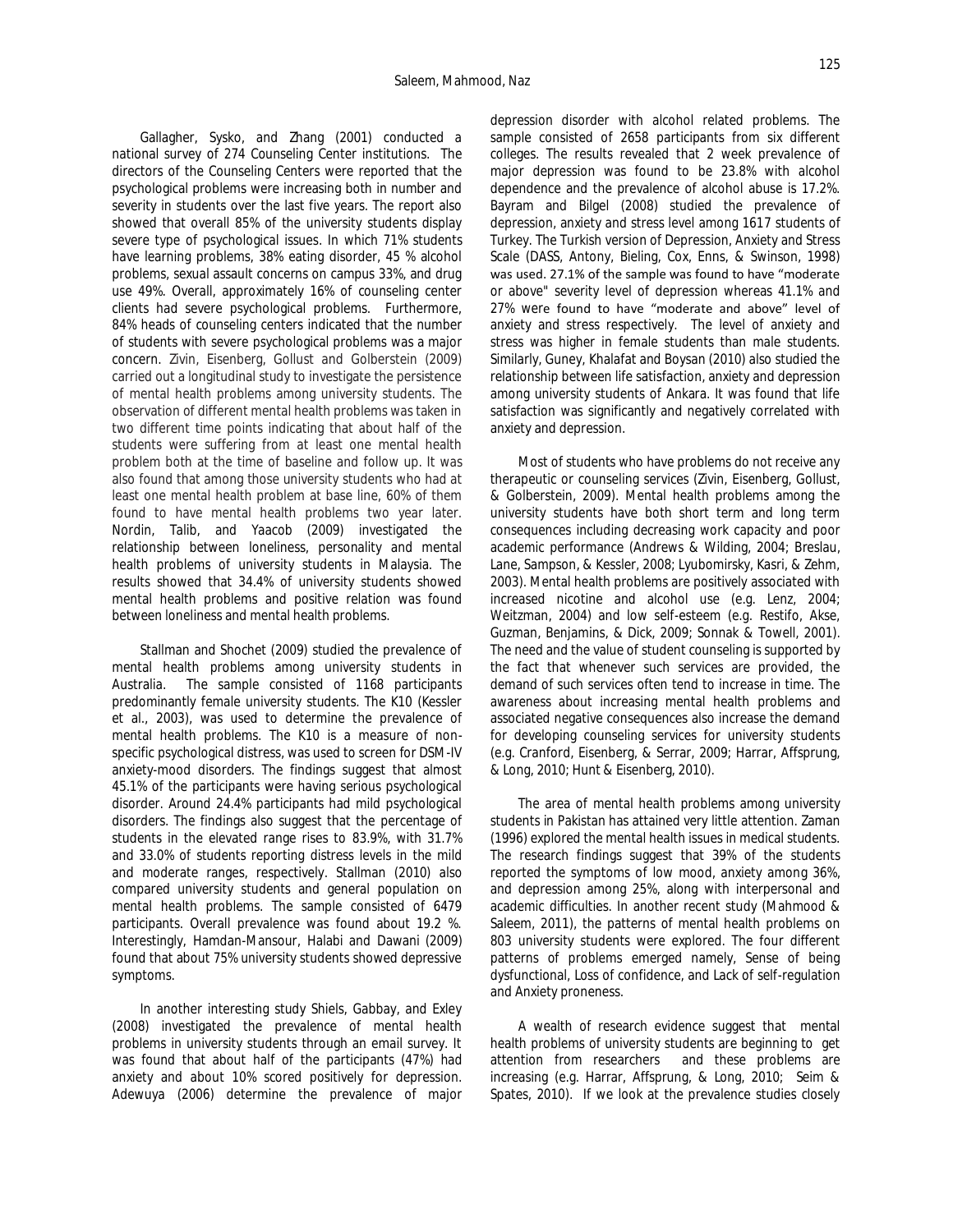we can see that that most of researches have focused on the mental health disorders rather than problems (e.g. Shiels, Gabbay, & Exley, 2008; Sysko, & Zhang 2001). The university life is a transitory phase where the students experience many pressures and challenges (Bayram & Bilgel, 2008; Grayson, 1989) and, as a result; they may experience mental health problems. By keeping in mind the changing demand and pressures, it might be unfair to diagnose them as having mental disorders. Moreover, the prevalence rate is very varied mainly because of different assessment tools, different cut off points to determine the severity, and different operational definition of mental health problems.

Despite all these methodological issues, fact remains that a substantial proportion of university students suffer from serious mental health problems that may affect the normal functioning. Also, there is a dearth of systematic research in Pakistan to assess the magnitude and burden of mental health problems experienced by university students. The ample evidence suggests that it is very essential to conduct a prevalence study that can provide a base for further developing student counseling services.

### **Aims**

- To determine the prevalence rate of mental health problems among university students in Pakistan.
- To determine the relationship of mental health problems with key demographic variables.

#### **Method**

**Participants** 

The sample of the current study comprised of 1850 university students, among them 61% were female and 39% were male. The multistage sampling technique was used to select the sample. In the first stage, stratified sampling technique was used to divide the sample into four strata of BS Hon across gender. The participants were further selected randomly from four public sector universities. The age range of the participants was 19-26 years (Mean= 21.48; *SD* 1.73).

#### **Instrument**

Following instruments were used in the current research.

## **Demographic form.**

This form consisted of some key demographic variables that literature has suggested to be associated with mental health problems of university students. The demographic variables included age, gender, parental education and family system.

## **Student Problem Checklist**

In order to measure the mental health problems of university students, an indigenously developed Student Problem Checklist (SPCL, Mahmood & Saleem, 2011) was used. SPCL consist of 45 items measuring four different types of mental health problems namely Sense of Being Dysfunctional, Loss of Confidence, Lack of Self Regulation and Anxiety Proneness. This scale was found to have acceptable level of psychometric properties, with the internal consistency of 0.94 and test retest reliability of 0.81 with one week interval. The split half reliability of SPCL is 0.83.

## **Procedure**

The brief aims and objectives were sent to the six public sector universities of Lahore, the second largest city of Pakistan. Two universities refused to participate whereas four universities granted permission for data collection. All the authorities were assured that all the information in this study will be kept confidential and will only be used for research purposes. Once the permission was granted, the university authorities were asked to provide participants at random from all the eight semesters of BS Hon. The test was administered in group setting. Each group consisted of about 20 students participants were informed about the main objectives of the research and were assured that this information will be kept confidential and will only be used for research purposes. They were also informed that they have right to withdraw from research at any stage of testing. After giving brief introduction, the final assessment protocol comprised demographic form and SPCL. They were asked to rate each item of SPCL to the extent in which it bothers them. The average testing time was 15 minutes. After completion, all the participants were debriefed.

### **Results**

### Table 1

*Means and Standard Deviations of Years of Age, Father and Mother's Years of Education of the Participants (N=1850)*

| Variables                     | M     |      |
|-------------------------------|-------|------|
| Age                           | 21.47 | 1 71 |
| Father's education<br>(years) | 12.20 | 3.16 |
| Mother's education<br>(years) | 10.51 | 3.43 |
|                               |       |      |

 Table 1 show that the average level of respondents' fathers' education is Intermediate whereas that of mothers is Matriculation.

### Table 2

*Percentages of the Demographic Characteristics of the Participants (N= 1850)*

|                      | Male  | Female | Total |
|----------------------|-------|--------|-------|
| Variables            | %     | %      | %     |
| Gender               | 38.80 | 61.20  | 100   |
| Age                  |       |        |       |
| 19 or less           | 51.91 | 48.09  | 9.89  |
| 20                   | 43.36 | 56.64  | 21.57 |
| 21                   | 34.67 | 65.33  | 24.32 |
| 22                   | 36.43 | 63.57  | 20.92 |
| 23                   | 39.01 | 60.99  | 9.84  |
| 24 or more           | 32.93 | 67.07  | 13.46 |
| <b>Family System</b> |       |        |       |
| Nuclear              | 44.02 | 55.98  | 65.50 |
| Joint                | 61.35 | 38.65  | 34.50 |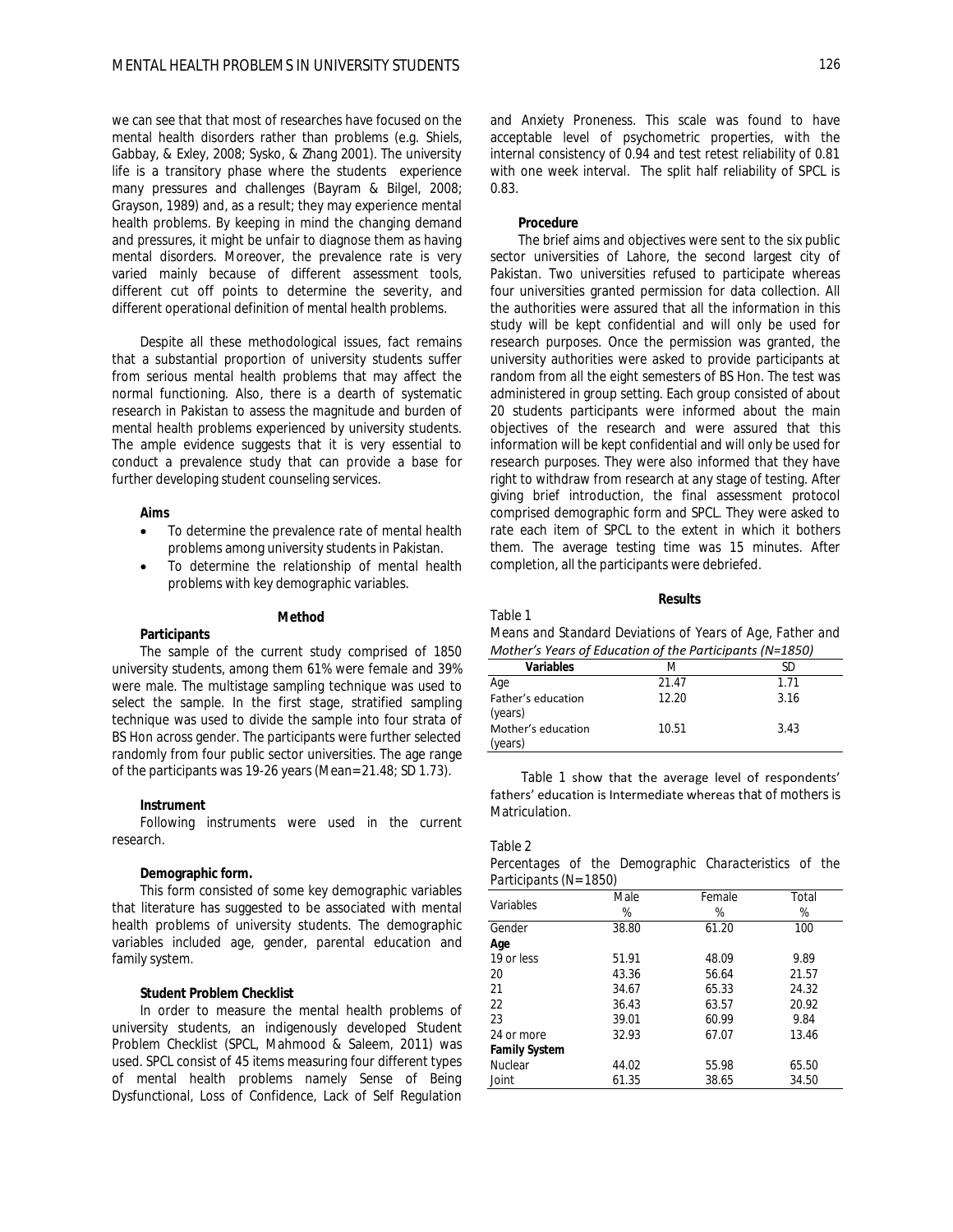Table 2 reveals that there are more participants in the age group 21 years (24%) and a relatively larger number of participants come from nuclear family system (65.50%).

### **Psychometric Properties of SPCL**

Although SPCL was found to have acceptable psychometric properties (for more details Mahmood & Saleem, 2011) yet, internal consistency, test-retest reliability and split half reliably was also measured for the current research.

### Table 3

*Cronbach Alpha of four factors and total score on SPCL*

| Factors                 | No of items | Alpha Coefficients |
|-------------------------|-------------|--------------------|
| Dysfunctional           | 16          | -91                |
| Loss of confidence      | 12          | .87                |
| Lack of self regulation | 8           | .86                |
| Anxiety proneness       |             | .90                |
| <b>Total SPCL Score</b> | 45          | 95                 |

The above table revealed that SPCL was found to have high internal consistency for the current sample.

### **Split half reliability**

The split half reliability of SPCL using odd and even method was found 0.82 (*p* 0.001). The Cronbach alpha for Form A and B was found to be 0.89 and 0.91 ( $p<0.001$ ) respectively.

#### **Test-retest reliability**

One week test retest reliability of SPCL on 15% (n= 279) participants shows  $r = 0.84$  ( $p < 0.001$ ).

#### Table 4

*Means and Standard Deviations of the Sample (N=1850) across Gender on Four Factors and the Total Score on SPCL*

| Factors                           | Male        |      | Female |       | Total |       |  |
|-----------------------------------|-------------|------|--------|-------|-------|-------|--|
|                                   | М           | SD   | М      | SD    | М     | SD    |  |
| I Sense of being<br>dysfunctional | 15.93       | 8.54 | 20.27  | 8.54  | 18.59 | 7.56  |  |
| II Loss of confidence 12.85 7.59  |             |      | 13.32  | 8.01  | 13.14 | 7.85  |  |
| III Lack of self<br>regulation    | 11.32 4.60  |      | 10.79  | 4.95  | 10.99 | 4.82  |  |
| <b>IV Anxiety</b><br>proneness    | 9 N 7       | 5.11 | 14.18  | 4.56  | 12 19 | 5.39  |  |
| SPCI Total                        | 48.18 22.82 |      | 58.57  | 19.26 | 54.93 | 21.20 |  |

### **Prevalence of Mental Health Problems**

On the basis of the means and standard deviations computed for the four factors and the total score on SPCL, the three categories were made namely "Moderate" (mean score), " Severe" (1SD above the mean), and "Very Severe" (2*SD* or above the mean). The scores were calculated by adding all the responses on each factor, where higher the score means higher mental health problems.

# Table 5

*Percentage of Sample (N= 1850) Falling into Three Categories on Four Factors and Total Problems Scores on SPCL* 

| Factors                     | Moderate Severe | Very<br>Severe |    |  |
|-----------------------------|-----------------|----------------|----|--|
|                             | ℅               | ℅              | %  |  |
| I Dysfunctional             | 56              | 27             | 17 |  |
| II Loss of Confidence       | 56              | 28             | 16 |  |
| III Lack of self-regulation | 54              | 32             | 14 |  |
| <b>IV Anxiety Proneness</b> | 52              | 36             | 12 |  |
| <b>SPCL Total</b>           | 53              | 31             | 16 |  |

The above table shows that if we consider "very severe" category as a cut off point for having serious mental health problems, there are about 16% of the participants who need clinical attention. Almost 31% of the participants fall into "Severe" category. Sense of being Dysfunctional was the most frequently reported mental health problem among university students (17%), followed by Loss of Confidence (16%), Lack of self Regulation (14%) and Anxiety proneness (12%).

## Table 6

| Means, Standard Deviations t and p- values of Male (n= 718) |
|-------------------------------------------------------------|
| and Female (n= 1132) on Four Factors and Total Problems     |
| Score on SPCL                                               |

| Factors                     | Gender M           |             | <i>SD</i> |      | D<                       | 95% CI |  | Cohen's d |
|-----------------------------|--------------------|-------------|-----------|------|--------------------------|--------|--|-----------|
|                             |                    |             |           |      |                          |        |  |           |
| I Being Dysfunctional       | Male               | 15.93 8.54  |           |      | 12.55 0.001*** 1.17 .62  |        |  | .58       |
|                             | Female 20.27 8.54  |             |           |      |                          |        |  |           |
| II Loss of Confidence       | Male               | 12.85 7.59  |           | 1.27 | 0.205 (ns) 1.01 .27      |        |  | .06       |
|                             | Female 13.32 8.01  |             |           |      |                          |        |  |           |
| III Lack of Self Regulation | Male 11.32 4.60    |             |           | 3.34 | $0.001***$ .37 2.92      |        |  | .16       |
|                             | Female 9.79 4.95   |             |           |      |                          |        |  |           |
| <b>IV Anxiety Proneness</b> | Male               | 9.07        | 5.11      |      | 22.40 0.001*** 1.54 3.29 |        |  | .63       |
|                             | Female 14.18 4.56  |             |           |      |                          |        |  |           |
|                             | Male               | 48.18 22.82 |           | 9.51 | $0.001***$ 1.61 2.77     |        |  | .44       |
| <b>Total Score</b>          | Female 58.57 19.26 |             |           |      |                          |        |  |           |
| df = 1848 *** $p < 0.001$   |                    |             |           |      |                          |        |  |           |

The above table indicates that male and female university students are significantly different on Sense of Being Dysfunctional, Lack of self regulation, Anxiety Proneness and Total score (*p*<0.001) where female participants were significantly higher than males on Sense of Being Dysfunctional, Anxiety Proneness and Total Problems on SPCL. Male participants scored significantly higher than female on Lack of self Regulation. Whereas, on Loss of confidence factor, there was no gender difference observed.

### **Demographic Variables and Mental Health Problems**

#### **Age**

In order to see mean difference between different age groups of the participants (N=1850) on SPCL total score and four dimensions, Analysis of Variance (ANOVA) was carried out. The results revealed no significant difference among different age groups on mental health problems (*p>*0.05).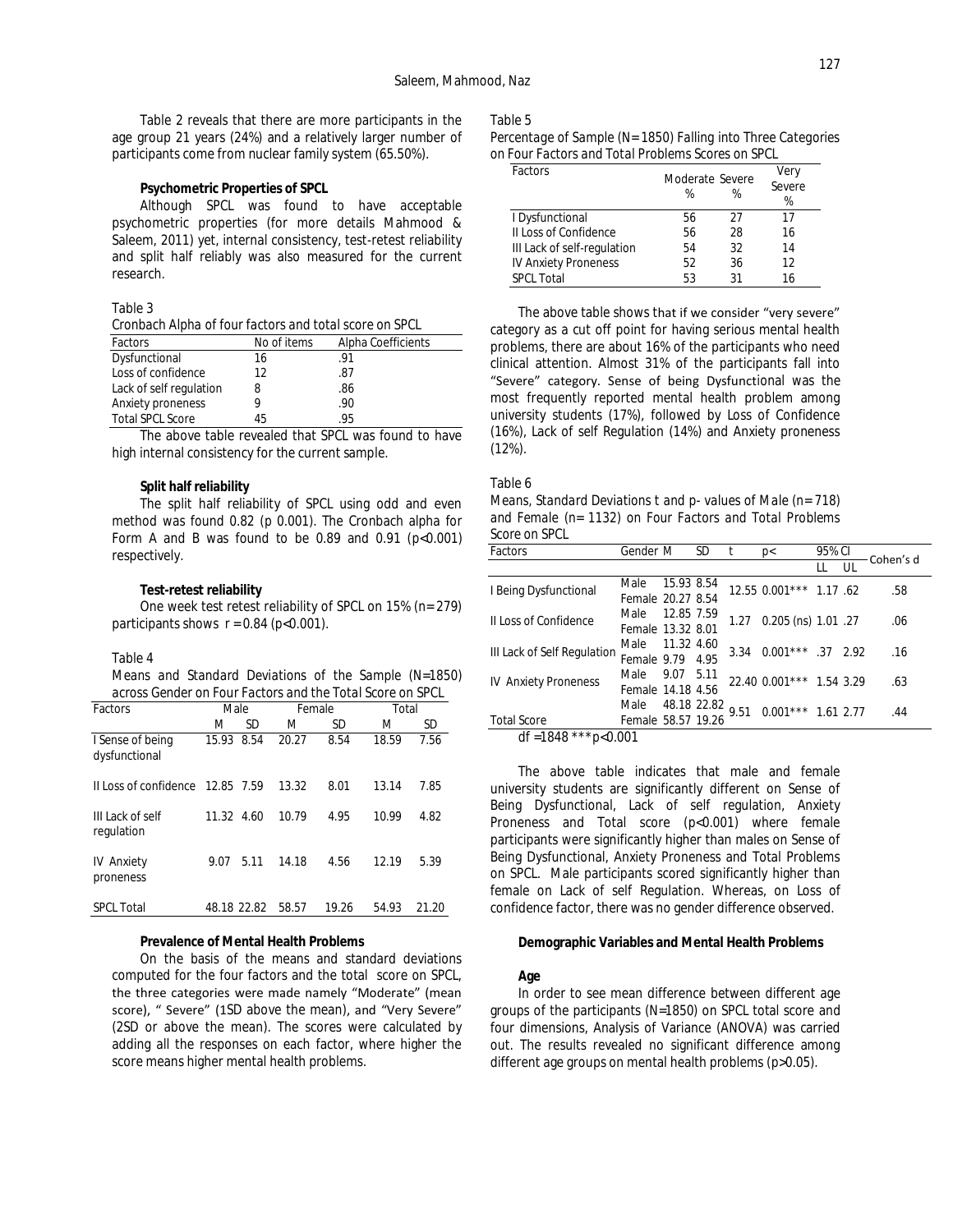## **Parental education and family system**

In order to determine the relationship between mental health problems of university students and parental education and family system, a series of statistical procedures were used. It was fund that parental education, family system and mental health problems remained unrelated to the mental health problems of university students (*p*>0.05).

#### **Discussion**

It is generally acknowledged that students are more vulnerable to mental health problems than the general population (Benton et al., 2003; Eisenberg et al., 2007). This is due to not only the stress of academic pressures but also several factors like growing up to adulthood, the demands impending practical life, developing and maintaining relationships and other extraneous factors(Rodgers & Tennison, 2009). One thing well supported by research is that some of the problems experienced by students early in life may become long lasting and even affect psychosocial functioning far into later years (e.g. Cooley et al., 2007; Tosevski et al., 2010; Zivin et al., 2009). Others are more of transitory nature and most students grow out of in time. In measuring the severity of such problems, researches have usually taken rather a nomothetic approach-the higher than average level of intensity of symptoms is equated with severity of the symptom. However, the presence of symptoms is not the same as having a disorder.

Therefore, in this study it is not prevalence of diagnostic categories but manifestations of effects of stress by students were more a focus of the study. Furthermore, diagnosis is a clinical decision that may require a number of factors other than presence, or absence, of a symptom. Such decisions cannot be reliable if made solely on the basis of self report of the subject without taking into account the developmental history of the problem, the course of the symptoms, relative contribution of pre-dispositional and experiential factors and so on. In the traditional prevalence studies, there is usually a wide variation in the findings reported (e.g. Hamdan-Mansour et al., 2009; Stallman & Shochet, 2009). In case of student populations, the prevalence of mental health problems varies from 4% to 85% (Drum et al., 2009; Gallagher et al., 2001; Zivin et al., 2009). The relative unreliability of diagnostic approach may not be the only reasons for the diversity of findings reported in the prevalence studies. Moreover, the variations in prevalence rates reported in different studies may be due to a number of situational factors. For example, the population under study, how a problem is defined, the type of instrument used, the time, place and the context may all influence the results of a prevalence study. However, irrespective of the precise rate of psychological problems in University students, most studies support the finding that a large proportion of this part of population experience psychological problems warranting early identification and timely prevention.

It would be more advantageous to have a functional view to ask, "When does a symptom become a problem"? The obvious answer would be when it interferes in the normal function of the individual. This is more related to the intensity rather than a cluster of problems. It is in this way that symptoms rather than diagnosis indication of what was reported by the students were taken into account.

In this study a stratified sample of 1850 university population were asked to rate themselves on an indigenously developed Student Problems Checklist (SPCL, Mahmood & Saleem, 2011). Prevalence rates were ascertained by calculating the percentage of the sample falling into "severe" category (1*SD*above the mean) and "very severe" (2*SD* above the mean for each of the four factors and the total SPCL score. The overall prevalence figures may not be comparable to similar studies. In the present study instead of diagnostic categories individual clusters of symptoms were examined. The first and the most salient factor was a sense of being Dysfunctional. It would seem that when stress affects one's performance, especially in a competitive environment and a public arena like the university one's own level of functioning becomes more important, (sometimes the same feeling might be construed as negative evaluation of the self as in depression). However, this inference would be considered more functional. 27% of the sample falls within 1*SD* of the mean and another 17% percent of the sample is with 2 *SD* of the mean. Similar picture emerges for the other factors like Lack of Confidence, Lack of Self Regulation and Anxiety Proneness. The overall figure for the total "severe" and "very severe" categories are 31% and 16% respectively. The magnitude of psychological problems that affect the university students in this sample is quite high. Such high rates warrant urgent and comprehensive response by the authorities. It is important for the appropriate counselling services offered by professionally qualified and trained personnel are made readily available to university student so that the effects of the services can be mitigate by timely intervention.

As far as the gender is concerned, female university population reported more problems on Sense of Being Dysfunctional and Anxiety Proneness. These findings of the current research are consistent with the earlier studies (e.g. Eisenberg et al., 2007). Moreover, male participants were significantly higher on Lack of self regulation.

This study also paves the way for undertaking longitudinal studies to identify students who may show sign of vulnerability early on and those who end up becoming chronically ill. Moreover, the magnitude of the problems might also help in policy making and establishing counselling services.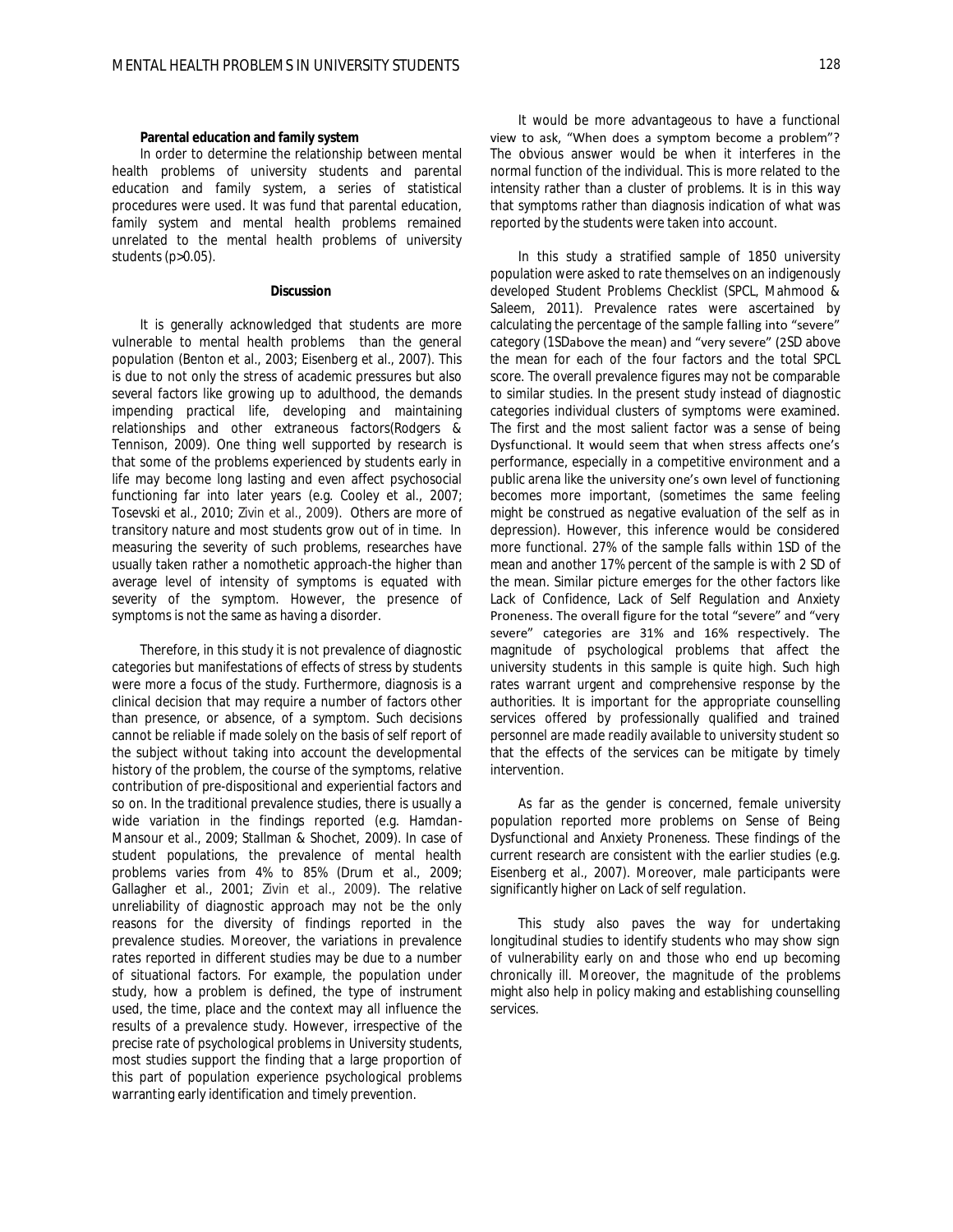## **References**

- Adewuya, A. O. (2006). Prevalence of major depressive disorder in Nigerian college students with alcoholrelated problems. *General Hospital Psychiatry, 28,*  169-173*.*
- Andrews, B., & Wilding, J.M. (2004). The relation of depression and anxiety to life-stress and achievement in students. *British Journal of Psychology, 95,* 509-521.
- Antony, M. M., Bieling, P. J., Cox, B.J., Enns, M. W., & Swinson, R.P. (1998). Psychometric properties of the 42 item and 21 item versions of the depression anxiety stress scales in clinical groups and a community sample*. Psychological Assessment 10,*176-181.
- Bayram, N., & Bilgel, N. (2008). The prevalence and sociodemographic correlations of depression, anxiety and stress among a group of university students. *Social Psychiatry and Psychiatric Epidemiology, 43,*  667-672.
- Benton, S. A., Robertson, J. M., Tseng, W., Newton, F. B., & Benton, S. L. (2003). Changes in counseling center client problems across 13 years. *Professional Psychology: Research and Practice*, *34*, 66-72.
- Breslau, J., Lane, M., Sampson, N., & Kessler, R. C. (2008). Mental disorders and subsequent educational attainment in a US national sample. *Journal of Psychiatric Research*, *42*, 708-716.
- Cooley, E., Toray, T., Valdez, N., & Tee, M. (2007). Risk factors for maladaptive eating patterns in college women. *Eating and Weight Disorders, 12* (3), 132–139.
- Cranford, J.A., Eisenberg, D., & Serrar, A. M. (2009). Substance use behaviors, mental health problems, and use of mental health services in a probability sample of college students. *Addictive Behaviors, 34,* 134-145.
- Drum, D.J., Brownson, C., Denmark, A.B., & Smith, M.E. (2009). New data on the nature of suicidal crises in college students: Shifting the paradigm. *Professional Psychology: Research and Practices, 40*,213-22.
- Eisenberg, D., Gollust, S.E., Golberstein, E., & Hefner, J.L. (2007). Prevalence and correlates of depression, anxiety, and suicidality among university students. *American Journal of Orthopsychiatry, 77,* 534-542.
- Gallagher, R., Gill, A., & Sysko, H. (2000). *National survey of counseling center directors.* Alexandria, VA: International Association of Counseling Services.
- Gallagher, R., Sysko, H., & Zhang, B. (2001). *National survey of counseling center directors.* Alexandria, VA: International Association of Counseling Services
- Grayson, P.A.(1989). The college psychotherapy client: An overview. In P. A. Grayson., &K. Cauley.(Eds.), *College Psychotherapy* (pp 8-28). New York: The Guilford Press.
- Guney, S. Khalafat, T., & Boysan, M. (2010). Dimensions of mental health: Life satisfaction, anxiety and depression: A preventive mental health study in Ankara University students population. *Procedia Social and Behavioral Sciences, 2*, 1210-1213.
- Hamdan-Mansour , A.M., Halabi , J. O., & Dawani , H.A. (2009). Depression, hostility, and substance use among university students in Jordan. *Mental Health and Substance Use Dual Diagnosis, 2*(1), 52- 63.
- Harrar, W. R., Affsprung, E.H., & Long, J.C. (2010). Assessing Campus Counseling Needs. *Journal of College Student Psychotherapy*, *24,* 233-240.
- Hunt. J., & Eisenberg, D. (2010). Mental health problems and help-seeking behavior among college students. *Journal of Adolescent Health, 46,* 3-10.
- Katherine, W. (2000). *Promoting mental, emotional and social health: A whole school approach*. [London:](http://en.wikipedia.org/wiki/London) Routledge Falmer.
- Kessler, R. C., Barker, P. R., Colpe, L. J., Epstein, J. F., Gfroerer, J. C., & Hiripi, E. (2003). Screening for serious mental illness in the general population. *Archives of General Psychiatry, 60*(2), 184-189.
- Lenz, B. K. (2004). Tobacco, depression, and lifestyle choices in the pivotal early college years. *Journal of American College Health, 52*, 213-219.
- Lyubomirsky, S., Kasri, F., & Zehm, K., (2003). Dysphoric rumination impairs concentration on academic tasks. *Cognitive Therapy Research, 27,*309-330.
- Mahmood, Z. & Saleem, S. (2011). Assessing psychological problems in university students in Pakistan: A psychometric study. *FWU Journal of Social Sciences 5*(1), 134-148.